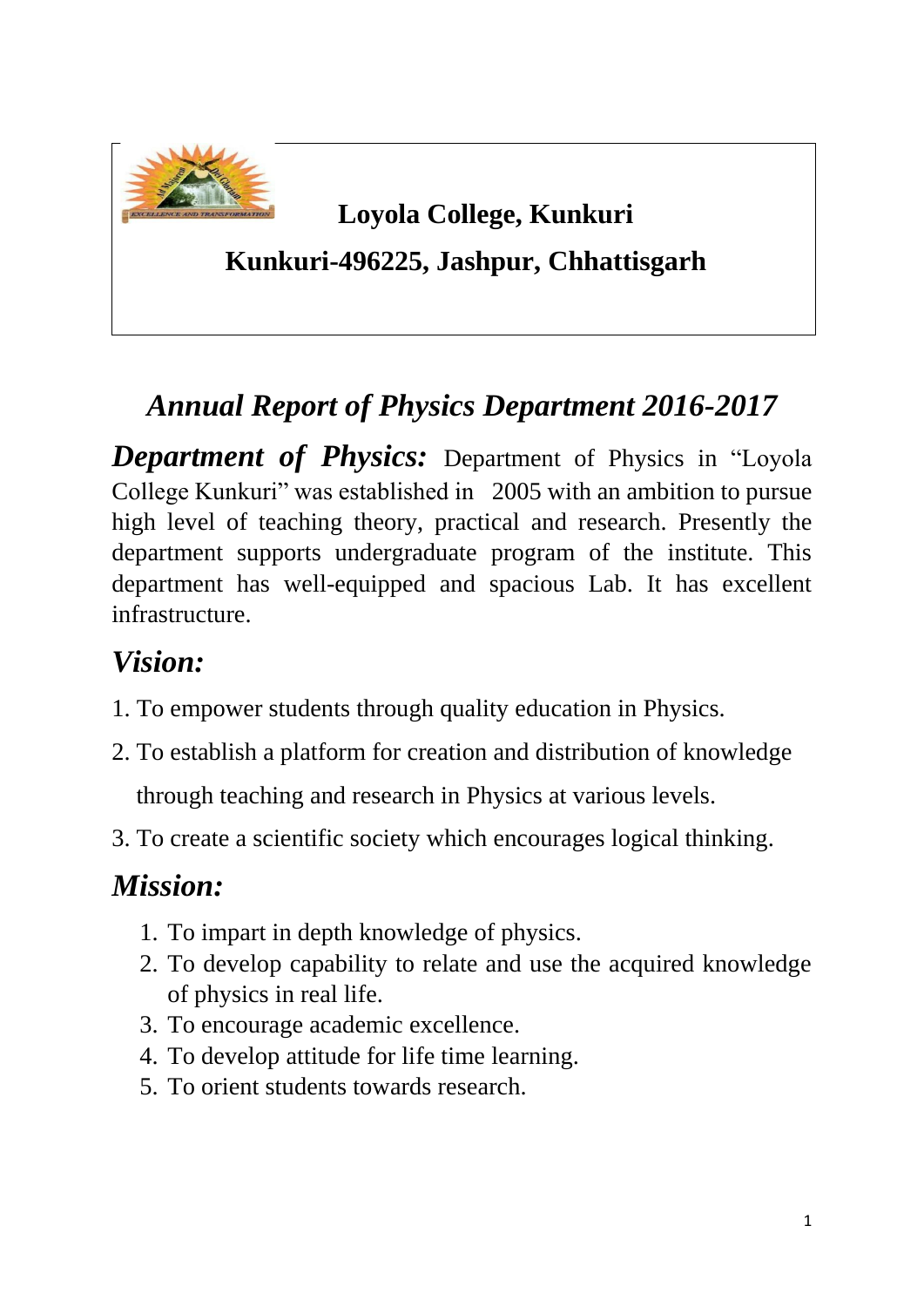The department has qualified, experienced, energetic faculty members who are passionate about teaching profession. In order to develop interest about physics in students mind and to motivate them to gain the knowledge, we conducted various activities in every academic year.

**NAME OF DEPARTMENT: PHYSICS NAME OF INCHARGE:** *Dr. Fr. Oscar S. Tirkey (Principal)* **NAME OF OTHER MEMBERS:** *Miss Asha Chauhan* **NON-TEACHING STAFF***: Mr. NAVEEN TOPPO*

*(Lab-assistant)*

### *1. Activities conducted:*

| S.  | <b>Date</b>              | <b>Activity</b> | <b>Details</b>                 |
|-----|--------------------------|-----------------|--------------------------------|
| No. |                          |                 |                                |
| 1.  | $4th$ July 2016          | Welcome of      | Orientation lecture<br>by      |
|     |                          | first year      | Principal Dr. Fr. Oscar S.     |
|     |                          | Students.       | Tirkey.                        |
| 2.  | Progressive from         | Mentoring       | The department organized       |
|     | July to February         | class           | mentoring class<br>each        |
|     | (each Saturday)          |                 | Saturday for all three-year    |
|     |                          |                 | students for their personality |
|     |                          |                 | development.                   |
| 3.  | Progressive form   Unit  | wise            | The department conducted       |
|     | September<br>to $\vert$  | test and        | unit wise test.                |
|     | January                  | CET.            |                                |
| 4.  | Progressive from Seminar |                 | The department conducted       |
|     | September<br>to          |                 | topic wise seminar for all     |
|     | December                 |                 | students.                      |
| 5.  | January                  | Model exam      | Department organized model     |
|     |                          |                 | exam.                          |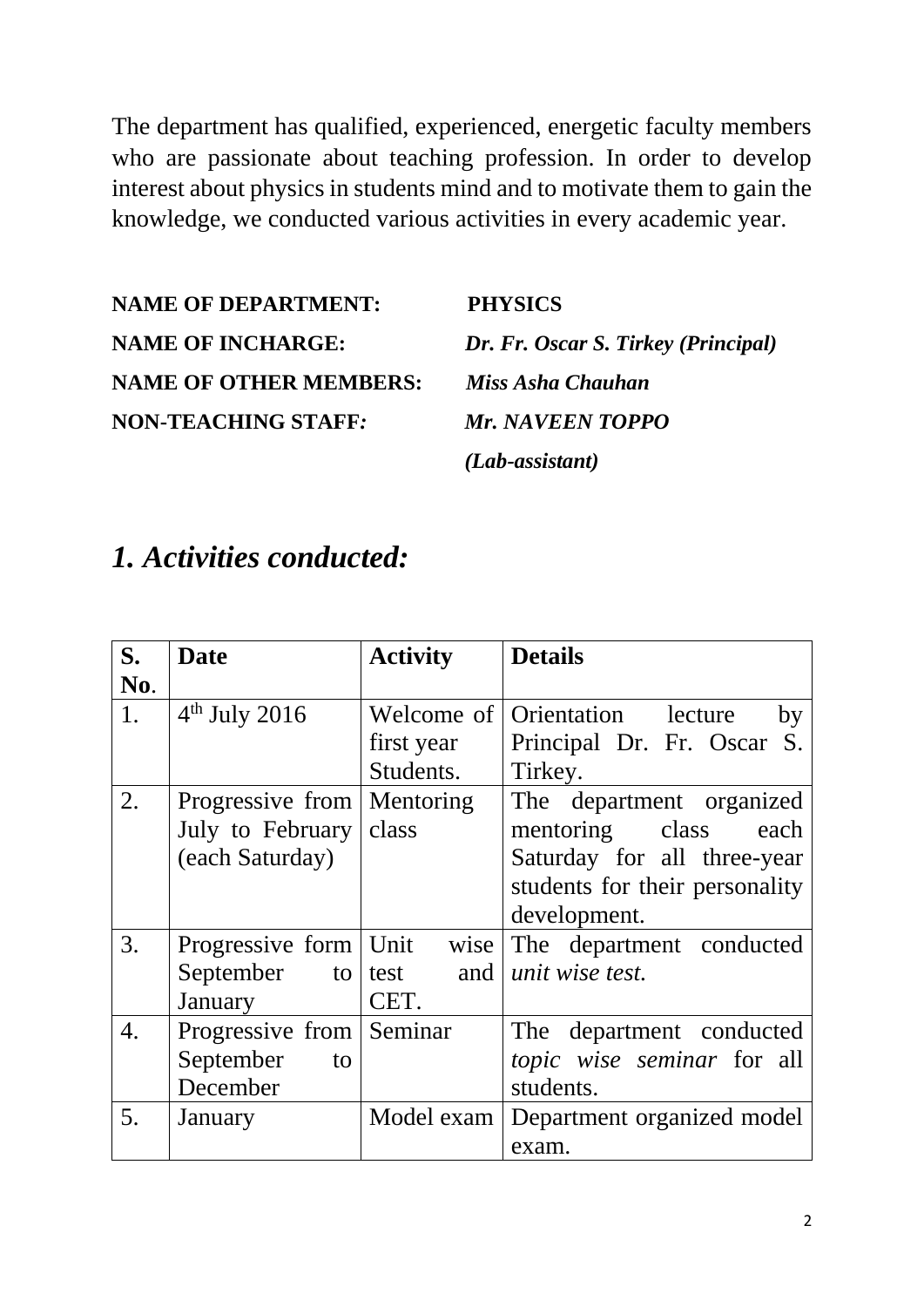| 6. | $\vert 21^{st}$ March 2017 $\vert$ Plantation |     | The department students        |
|----|-----------------------------------------------|-----|--------------------------------|
|    |                                               | day | participated in plantation day |
|    |                                               |     | organized by Loyola college,   |
|    |                                               |     | Kunkuri.                       |

### *2. Students Achievement:*

1. Ritu Gupta, and Anjana Kerketta B. Sc. 3rd year students of the department got the position in top ten merit list published by Sarguja university, Ambikapur.

# *3. Faculty Profile:*

|    | <b>S.No.</b>   <b>Name of Faculty</b> | <b>Academic</b>                    | <b>Teaching</b> |                |
|----|---------------------------------------|------------------------------------|-----------------|----------------|
|    |                                       | <b>Qualification</b>   Experiences |                 | <b>Classes</b> |
|    | Dr. Fr. Oscar S.   M.Sc., PhD,   19   |                                    |                 | $B.Sc.-I,$     |
|    | <b>Tirkey</b>                         | <b>MPhil</b>                       |                 | II, III        |
| 2. | Asha Chauhan                          | M.Sc.                              |                 | $B.Sc.-I,$     |
|    |                                       |                                    |                 | II, III        |
| 3. | Naveen Toppo                          | Diploma in $ 3$                    |                 | Practicals     |
|    |                                       | electronics                        |                 |                |

# *4. Degree College Course:*

| S.                                  | Year                    | <b>Course</b> |                   | <b>Title</b>                         |                     |            |
|-------------------------------------|-------------------------|---------------|-------------------|--------------------------------------|---------------------|------------|
| $\overline{\textbf{N}}\textbf{0}$ . |                         |               | <b>Code/Paper</b> |                                      |                     |            |
| 1.                                  | First Year $\vert$ 20P/ |               |                   | First   Mechanics,                   | <b>Oscillations</b> | and        |
|                                     |                         | paper         |                   | properties of matter.                |                     |            |
| 2.                                  | First Year   20P/       |               |                   | Second   Electricity,                |                     | Magnetism, |
|                                     |                         | paper         |                   | Electromagnetic theory, Vector       |                     |            |
|                                     |                         |               |                   | algebra                              |                     |            |
| 3.                                  | Second                  | 20P/          |                   | First Thermodynamics, Kinetic theory |                     |            |
|                                     | Year                    | paper         |                   | and Statistical physics              |                     |            |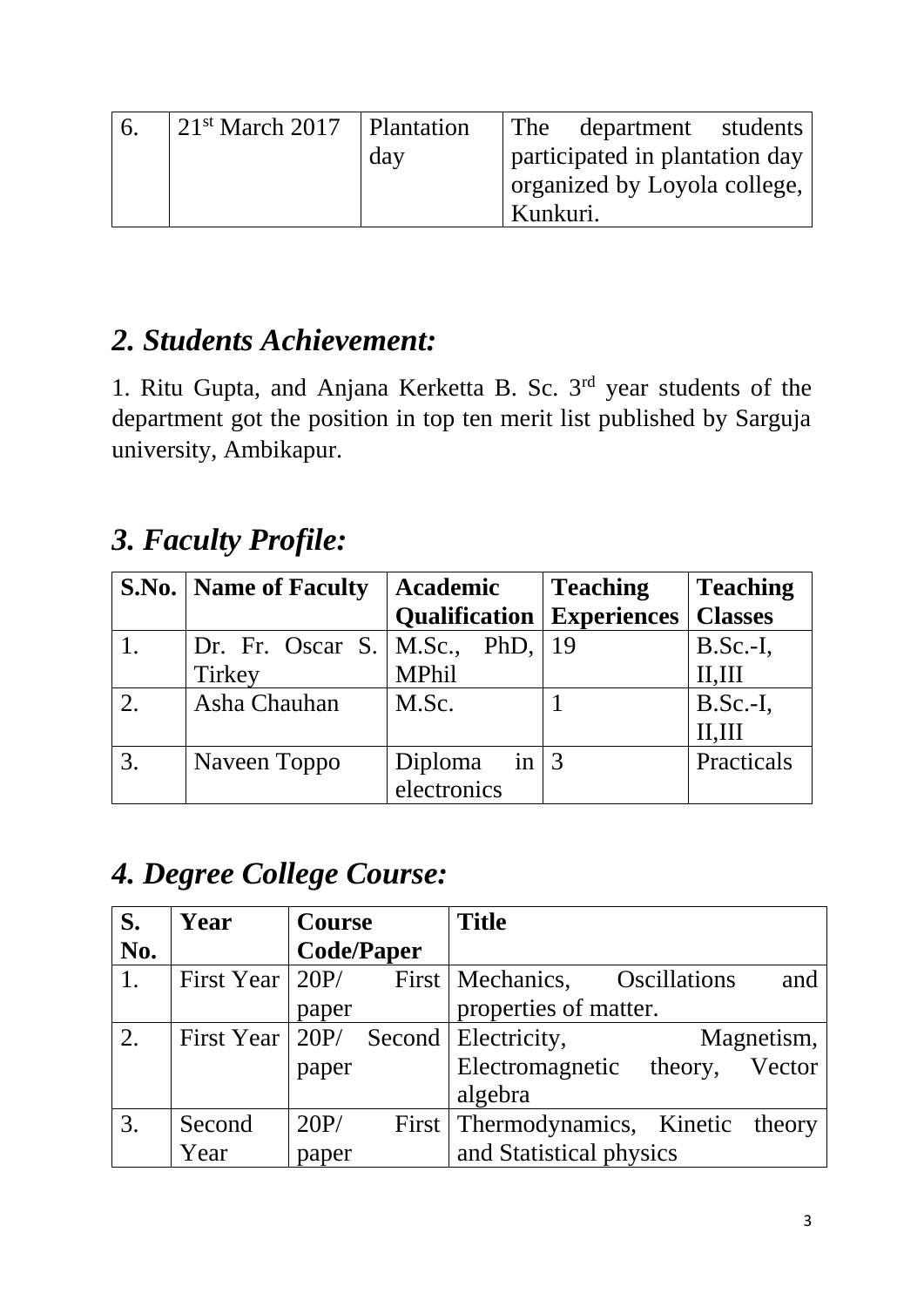| 4. | Second               | 20P/  | Second   Waves, Acoustics and Optics.          |
|----|----------------------|-------|------------------------------------------------|
|    | Year                 | paper |                                                |
| 5. | Third                | 20P/  | First   Classical mechanics,<br><b>Ouantum</b> |
|    | Year                 | paper | Mechanics, Atomic and Molecular                |
|    |                      |       | physics, Nnuclear physics                      |
| 6. | Third                | 20P/  | Second Solid state physics, Solid<br>state     |
|    | Year                 | paper | $\lq\lq C$<br>device and Electronics,          |
|    |                      |       | language                                       |
| 7. | All year   Practical |       | Physics practical for all<br>year              |
|    | students             |       | students related to their subject.             |

## *6. Department Highlights:*

- Total no. of Faculty member: 04
- Total no. of Students in B.Sc. First C.S.: 55
- Total no. of Students in B.Sc. Second C.S.: 61
- Total no. of Students in B.Sc. Third C.S.: 29
- Well equipped spacious laboratory with sophisticated test and measuring instruments and equipments.
- The department has well equipped separate dark room for students so they can enjoy the experiments related with light.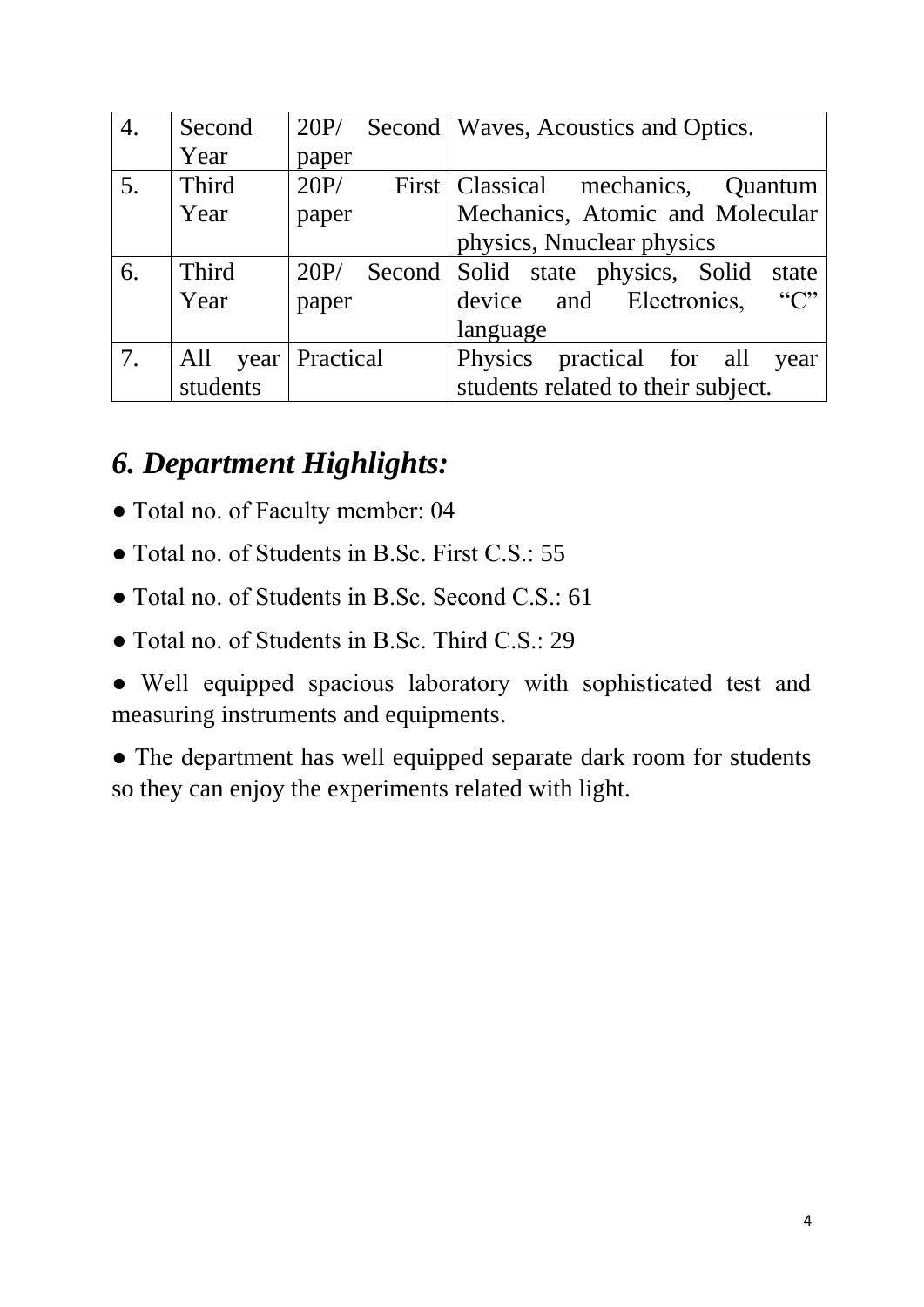#### **Plantation day.**



#### **Mentoring Class.**